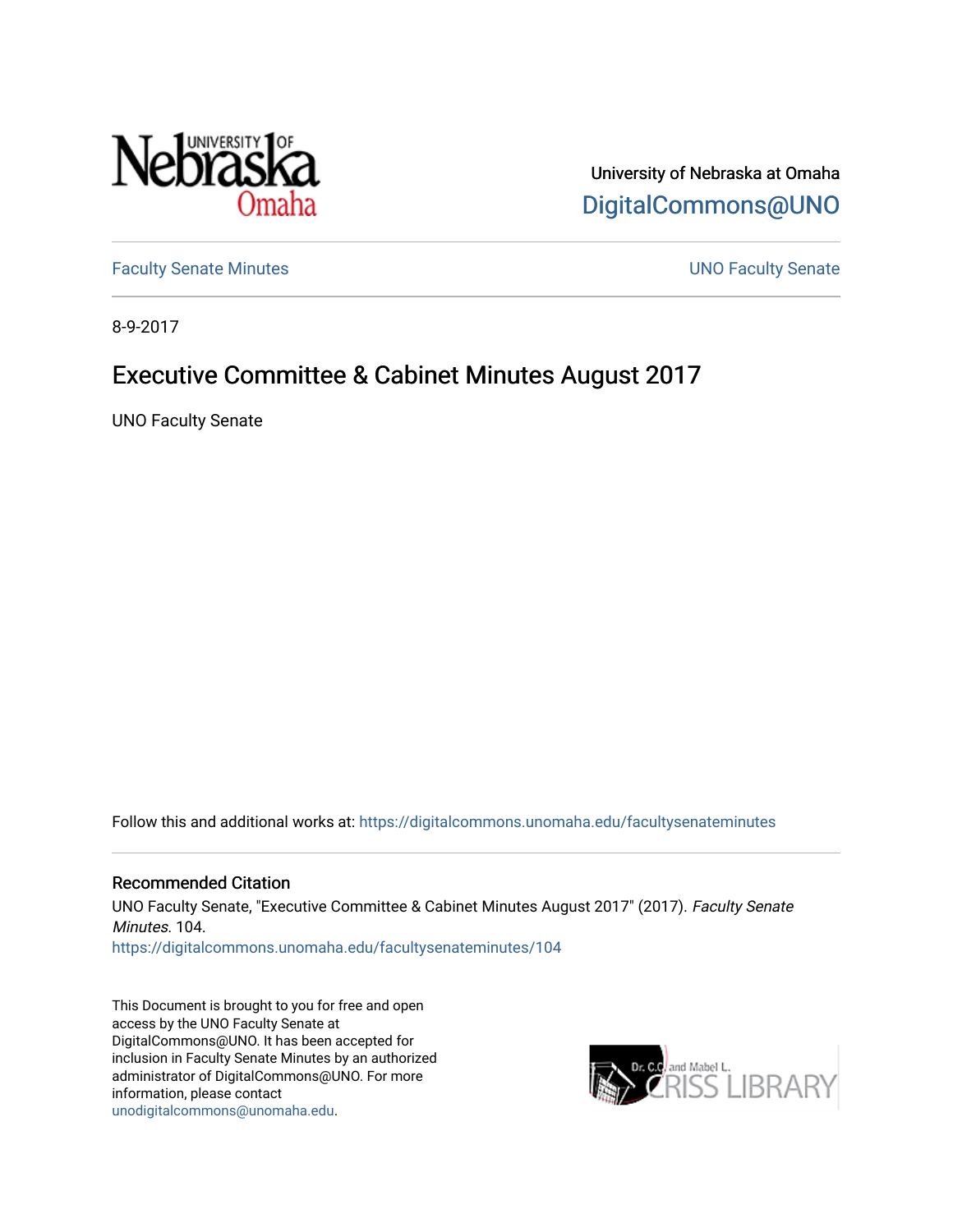

# **2017-2018 Faculty Senate Executive Committee & Cabinet** *Minutes*

\_\_\_\_\_\_\_\_\_\_\_\_\_\_\_\_\_\_\_\_\_\_\_\_\_\_\_\_\_\_\_\_\_\_\_\_\_\_\_\_\_\_\_\_\_\_\_\_\_\_\_\_\_\_\_\_\_\_\_\_\_\_\_\_\_\_\_\_\_\_\_\_\_\_\_\_\_\_ \_\_\_\_\_\_\_\_\_\_\_\_\_\_\_\_\_\_\_\_*Wednesday, August 9, 2017, 2 p.m., ASH 196*\_\_\_\_\_\_\_\_\_\_\_\_\_\_\_\_\_\_\_\_\_

**Members:** Adams, Adidam, Arbelaez, Barone, Elder Grams, Landow, Miller, Nash, Woody

**Excused:** Robins

**Guest: NU President Hank Bounds** was welcomed at 2 p.m. and participated in a question and answer session, mostly on the current budget problems, until 3 p.m.

\_\_\_\_\_\_\_\_\_\_\_\_\_\_\_\_\_\_\_\_\_\_\_\_\_\_\_\_\_\_\_\_\_\_\_\_\_\_\_\_\_\_\_\_\_\_\_\_\_\_\_\_\_\_\_\_\_\_\_\_\_\_\_\_\_\_\_\_\_\_\_\_\_\_\_\_\_

\_\_\_\_\_\_\_\_\_\_\_\_\_\_\_\_\_\_\_\_\_\_\_\_\_\_\_\_\_\_\_\_\_\_\_\_\_\_\_\_\_\_\_\_\_\_\_\_\_\_\_\_\_\_\_\_\_\_\_\_\_\_\_\_\_\_\_\_\_\_\_\_\_\_\_\_\_

- **I. The meeting was called to Order by** Vice President Barone at 3:02 p.m.
- **II. The Minutes** of July 12, 2017, were approved as written.

#### **III. Officers' Reports**

**A. President's Report:** Senator Grams sent the following letter to all UNO faculty: August 9, 2017

Dear Colleagues,

Welcome back to a new academic year. Much has been happening this summer, and I would like to hear from faculty in response so that I can best represent your interests, ideas, and concerns in upcoming meetings. Thank you to those who have contacted me, and thanks also to those who have contacted or met with Chancellor Gold. Open communication is very important, especially as UNO and the NU system implement responses to a large budget reduction. The latest information about budget response recommendations may be found here:

<https://nebraska.edu/brt/implementation-areas>

<https://nebraska.edu/president/budget-info-2017-19.html>

Faculty are invited to email me with comments about these or other topics, or we can set up a meeting. I am available to visit faculty meetings. A current roster of Senators may be found via the Faculty Senate website

[\(https://www.unomaha.edu/faculty-senate/index.php\)](https://www.unomaha.edu/faculty-senate/index.php), and I encourage UNO faculty to contact their representatives often. In addition, the Senate is represented by a large number of faculty who serve on a variety of University committees. Emails to Sue Bishop or me will be routed to the appropriate contact person, in case one of these committees can best address your question, idea, or concern. We cannot represent you as effectively if we do not hear from you!

Chancellor Gold and President Bounds have been encouraging communication with Faculty Senate leadership and others at UNO, and inviting faculty representation in a variety of meetings. Chancellor Gold met with me at the end of July to discuss UNO's financial situation and the appointment of Don Leuenberger to advise him on Business and Finance matters, after Vice Chancellor Conley announced his plans to step down at the end of 2017. The Vice Chancellor of Business and Finance at UNMC, Deb Thomas, is also departing her position this fall. This situation, and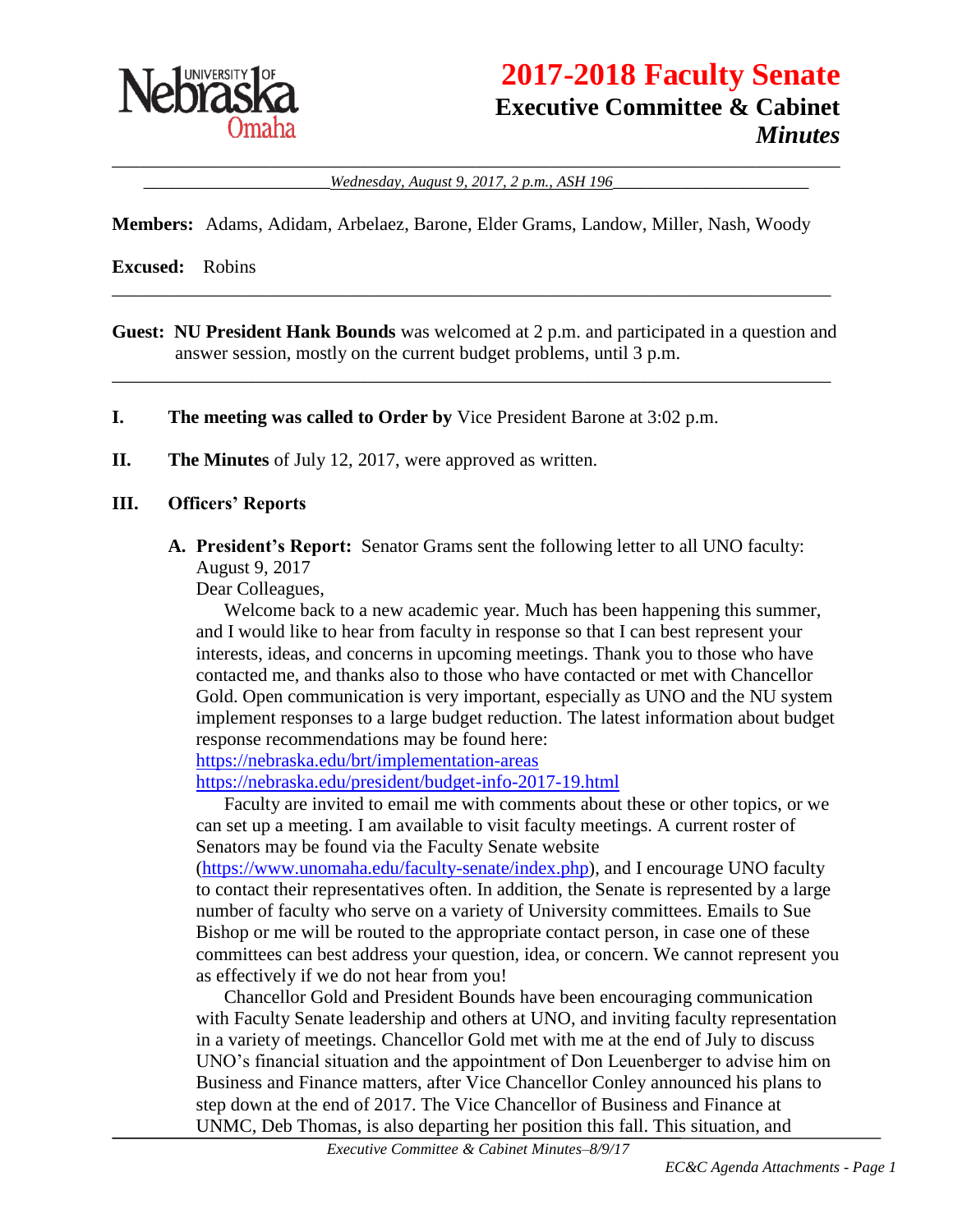Chancellor Gold's ability to call upon Leuenberger's extensive experience in the interim, presents a near-term opportunity for consolidation and cost-savings. Chancellor Gold will be visiting the Faculty Senate at its annual strategic planning event at Mahoney State Park on August 16, to engage in discussion with the Senators. To contribute to this conversation, please contact your Senators or any of us on the Executive Committee. Chancellor Gold has been very responsive to our questions, so I also encourage faculty to communicate with him.

President Bounds met with the Senate last May and will be visiting the Executive Committee and Cabinet meeting of August 9. We have invited him to be a guest speaker at another upcoming full Senate meeting (details TBA). He has expressed interest in increasing communication with UNO faculty, and intends to be physically present on the UNO campus more often in the coming year. The next Regents meeting will not be held until August 11, and I will report back on this to the Senate.

I am representing the Faculty Senate on the Transition Advisory Council, along with a few other faculty members and representatives from the UNO and UNMC administrations, UNO staff and students. The purpose of this group is to assist Chancellor Gold in making the transition to his new leadership role at UNO, and to that end, each month different members of the Council make presentations on topics requested by the Chancellor, followed by group discussion and suggestions. Meetings began in June (so far, focused on Growth and Brand) and will continue through the fall. I am included in the sub-group that addresses "Education", among the three areas of Education, Discovery, and Engagement, and I would appreciate hearing from faculty who have ideas to convey about UNO's educational outcomes. The Transition Advisory Team is a larger group, composed of more representatives from UNO, who will perform a similar function in meetings throughout the fall. By the end of the process, Chancellor Gold should be well-versed in information about UNO. This information is being made publicly available, in case anyone is interested or has questions. In addition, I will be meeting with the Chancellor at least monthly, which is a key opportunity to discuss faculty issues, Again, the more I hear from faculty directly, the better I can communicate with the Chancellor on your behalf.

Other changes and events affecting faculty include the transition to Canvas, the upcoming eclipse, new kinds of parking permits and license-plate readers, the new Academic Integrity policy, construction on the Scott campus and other changes to traffic and roadways, and emergency preparedness information from the Student Government. The Faculty Senate has been involved in ongoing conversations about all of these items and continues to invite faculty feedback:

- A wide variety of training sessions for Canvas have been made available; Blackboard can be used in Fall 2017 and Spring 2018 but UNO will be fully transitioned to Canvas after this point. Stipends are available for some full-day training sessions, which may be particularly important for part-time faculty. New options for video are being implemented, and UNO has access to a suite of additional tools available to UNIZEN consortium members (UNO joined this July).
- The solar eclipse takes place on August 21 (begins in Omaha at  $11:38$  am reaches the maximum at 1:04 pm – and ends at 2:30 pm). Viewing glasses and educational information will be available as part of Durango Days and through UNO's Physics Dept., Education, and the Library (some educational events have already been held this summer). Faculty have discretion about how to handle classes on that day. More information will be provided.
- New parking permit information is available here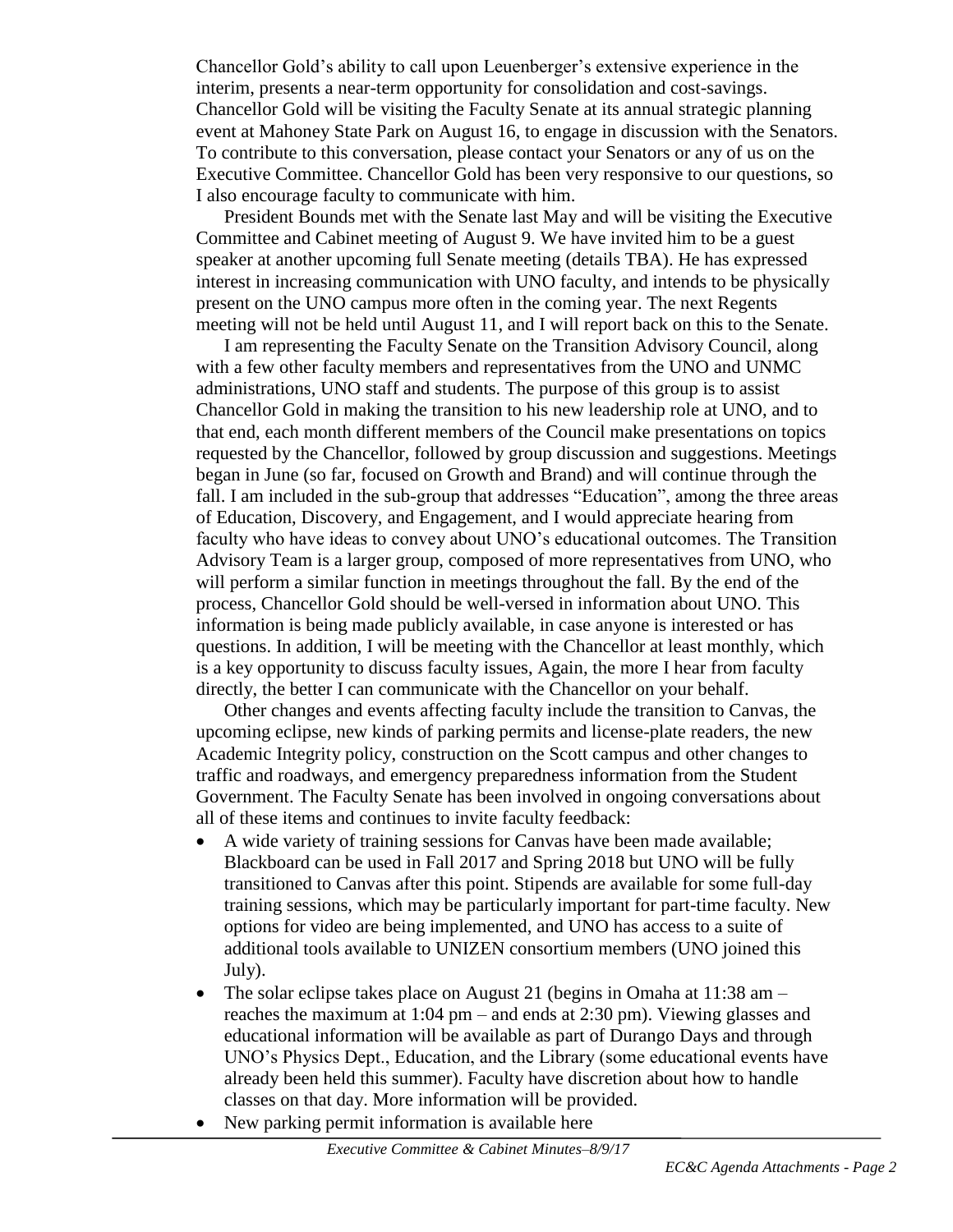[\(https://www.unomaha.edu/news/2017/04/parking-changes-coming-to](https://www.unomaha.edu/news/2017/04/parking-changes-coming-to-campus.php)[campus.php\)](https://www.unomaha.edu/news/2017/04/parking-changes-coming-to-campus.php), and parking flow changes here [\(https://www.unomaha.edu/news/2017/05/dodge-campus-traffic-updates.php\)](https://www.unomaha.edu/news/2017/05/dodge-campus-traffic-updates.php). Part time faculty have some new options for permits, but the Faculty Senate continues to investigate ways to improve these options.

- The Academic Integrity policy has been updated and will appear in the 2017-2018 Catalog as soon as it goes live. A number of important revisions have been made, and faculty are encouraged to contact the Senate with any questions.
- The Student Government passed resolutions concerning Emergency Preparedness and faculty use of Canvas, and the Faculty Senate will work with students on these items going forward.

 Finally, I would like to add a note about the nature and function of the Faculty Senate, which continues to thrive and eagerly pursue its responsibilities of shared governance. The Senate is involved in vital decision making processes at UNO, whether as an advisory body or in its purview over academic matters across the university. Our committees are active and engaged, accomplishing a great deal of important work for the faculty they represent. Especially now, as UNO and NU face a period of change and challenge in the midst of serious budget reductions, I encourage faculty to renew and strengthen their engagement with the Senate, faculty governance, and the ongoing operations of the University. Faculty insights, ideas, and expertise are essential. We are called – by our mission to transform and improve life – to become an even stronger and better university, and the contribution of each faculty member is needed in this endeavor. Thank you for asking me and the other Senators to represent you, and please let us know what we can be doing to help you.

### **B. Secretary/Treasurer Report:** Senator Landow

#### **1. Executive Committee & Administration (EC&A) Meeting:** July 19, 2017, was cancelled**.**

| Res. | Date                     | <b>Title</b>               | <b>Admin</b> | <b>Sent for</b> | <b>Denied</b> | <b>Deferred</b> | In              | Final                  |
|------|--------------------------|----------------------------|--------------|-----------------|---------------|-----------------|-----------------|------------------------|
| #    | <b>Senate</b>            |                            | Accept       | <b>Senate</b>   |               |                 | <b>Progress</b> | <b>Action/Resolved</b> |
|      | <b>Passed</b>            |                            |              | <b>Action</b>   |               |                 |                 |                        |
|      |                          |                            |              |                 |               |                 |                 |                        |
|      |                          |                            |              |                 |               |                 |                 |                        |
|      | <b>TO BE FOLLOWED UP</b> |                            |              |                 |               |                 |                 |                        |
|      |                          |                            |              |                 |               |                 |                 |                        |
| 4282 | 3/8/17                   | Expenses                   | 4/19/17      |                 |               |                 |                 | <b>SVC</b> Reed        |
|      |                          | Associated with            |              |                 |               |                 |                 | explained the          |
|      |                          | Visas for                  |              |                 |               |                 |                 | process for UNO        |
|      |                          | <b>International Hires</b> |              |                 |               |                 |                 | paying for legal       |
|      |                          |                            |              |                 |               |                 |                 | costs involved.        |
|      |                          |                            |              |                 |               |                 |                 | These issues are       |
|      |                          |                            |              |                 |               |                 |                 | usually handled by     |
|      |                          |                            |              |                 |               |                 |                 | department chairs      |
|      |                          |                            |              |                 |               |                 |                 | and personnel.         |
|      |                          |                            |              |                 |               |                 |                 | Costs can't be         |
|      |                          |                            |              |                 |               |                 |                 | nailed down, since     |
|      |                          |                            |              |                 |               |                 |                 | they vary by who is    |
|      |                          |                            |              |                 |               |                 |                 | involved. BJ Reed      |
|      |                          |                            |              |                 |               |                 |                 | said he would ask      |
|      |                          |                            |              |                 |               |                 |                 |                        |
|      |                          |                            |              |                 |               |                 |                 | for a one page         |
|      |                          |                            |              |                 |               |                 |                 | description of the     |
|      |                          |                            |              |                 |               |                 |                 | process made           |
|      |                          |                            |              |                 |               |                 |                 | available to           |
|      |                          |                            |              |                 |               |                 |                 | <i>faculty.</i>        |

#### **2017-2018 Resolution Action Table (Action Pending and Current Resolutions)**

*Executive Committee & Cabinet Minutes–8/9/17*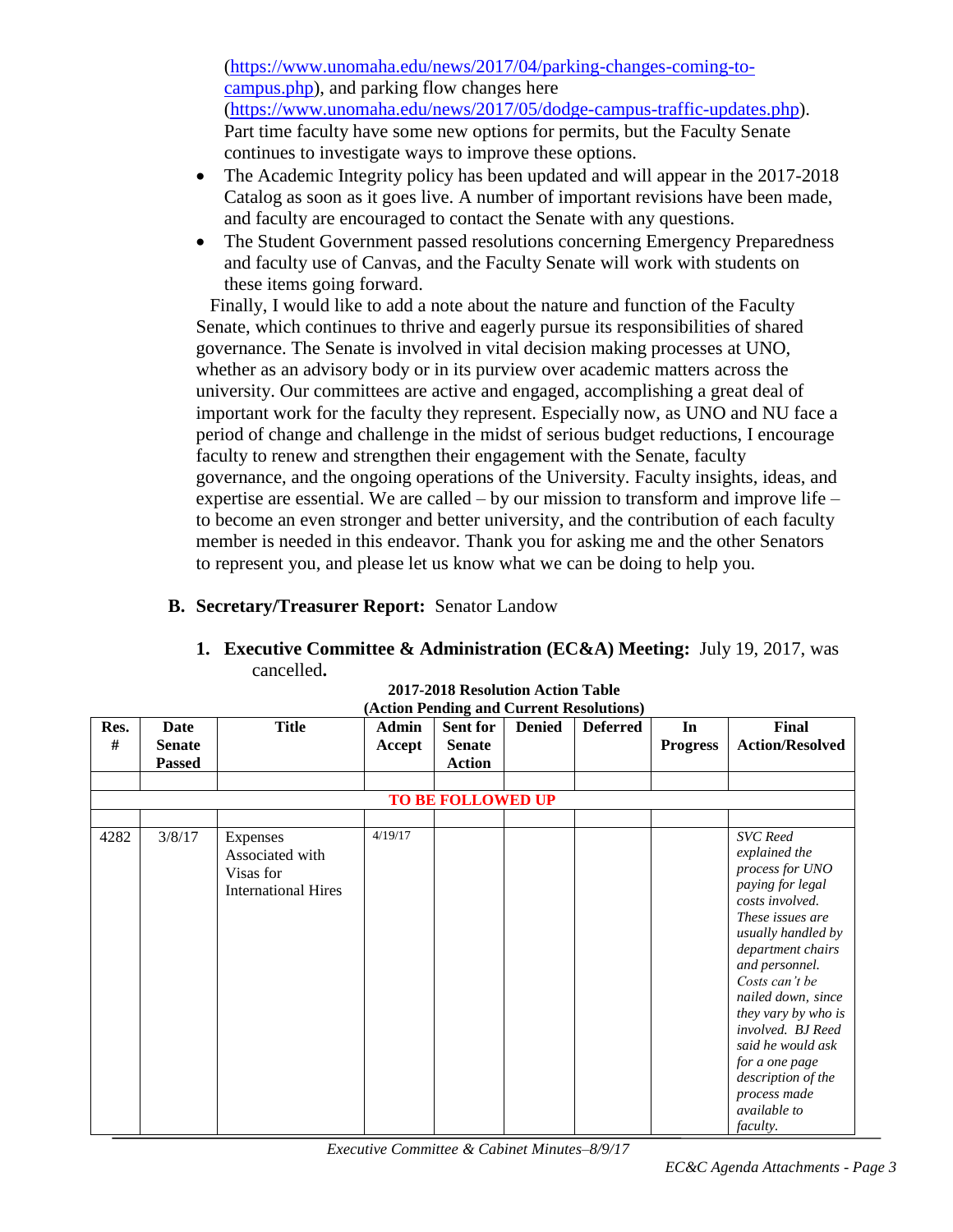| 4279                   | 12/14/16 | Grievance    | 12/21/16 |  |  |  |  | - SVC Reed says                   |
|------------------------|----------|--------------|----------|--|--|--|--|-----------------------------------|
|                        |          | Committees   |          |  |  |  |  | they may need                     |
|                        |          | Summer       |          |  |  |  |  | more information.                 |
|                        |          | Compensation |          |  |  |  |  | It is a workload                  |
|                        |          |              |          |  |  |  |  | issue as much as a                |
|                        |          |              |          |  |  |  |  | compensation                      |
|                        |          |              |          |  |  |  |  | issue. Let's have                 |
|                        |          |              |          |  |  |  |  | further discussion.               |
|                        |          |              |          |  |  |  |  |                                   |
|                        |          |              | 3/15/17  |  |  |  |  | - BJ reiterated that              |
|                        |          |              |          |  |  |  |  | summer pay is not                 |
|                        |          |              |          |  |  |  |  | likely to happen, as              |
|                        |          |              |          |  |  |  |  | faculty select a                  |
|                        |          |              |          |  |  |  |  | variety of service                |
|                        |          |              |          |  |  |  |  | opportunities.                    |
|                        |          |              |          |  |  |  |  | Regarding the                     |
|                        |          |              |          |  |  |  |  | three grievance<br>committees, he |
|                        |          |              |          |  |  |  |  | feels that faculty                |
|                        |          |              |          |  |  |  |  | select this type of               |
|                        |          |              |          |  |  |  |  | service, similar to               |
|                        |          |              |          |  |  |  |  | how faculty choose                |
|                        |          |              |          |  |  |  |  | to serve on thesis                |
|                        |          |              |          |  |  |  |  | committee.                        |
|                        |          |              | 4/19/17  |  |  |  |  | Chancellor                        |
|                        |          |              |          |  |  |  |  | Christensen said                  |
|                        |          |              |          |  |  |  |  | these type of                     |
|                        |          |              |          |  |  |  |  | issues, like summer               |
|                        |          |              |          |  |  |  |  | grievance                         |
|                        |          |              |          |  |  |  |  | committee work,                   |
|                        |          |              |          |  |  |  |  | seldom occur. He                  |
|                        |          |              |          |  |  |  |  | is also                           |
|                        |          |              |          |  |  |  |  | apprehensive of                   |
|                        |          |              |          |  |  |  |  | anyone who has                    |
|                        |          |              |          |  |  |  |  | service in the                    |
|                        |          |              |          |  |  |  |  | summer wanting                    |
|                        |          |              |          |  |  |  |  | compensation.                     |
|                        |          |              |          |  |  |  |  | Some service such                 |
|                        |          |              |          |  |  |  |  | as FS President                   |
|                        |          |              |          |  |  |  |  | and IRB receive                   |
|                        |          |              |          |  |  |  |  | workload                          |
|                        |          |              |          |  |  |  |  | compensation.                     |
| <b>CARRIED FORWARD</b> |          |              |          |  |  |  |  |                                   |
|                        |          |              |          |  |  |  |  |                                   |

**2. Treasurer's Report:** Senator Landow (July 2017) (agenda attachment – pg. 12)

# **IV. Standing Committee Reports**

**A. Committee on Academic and Curricular Affairs:** Senator Miller reported no meeting, no report.

# **PENDING:**

- **1. Student Government Resolution for Timely Feedback from Faculty** Senator Kealey asked the Senate to address the Student Government Resolution to have all faculty give timely feedback to students. Suggestions: Suggestions:
	- 1. A Hot Line for anonymous reported for students to be given a manner to address the issue.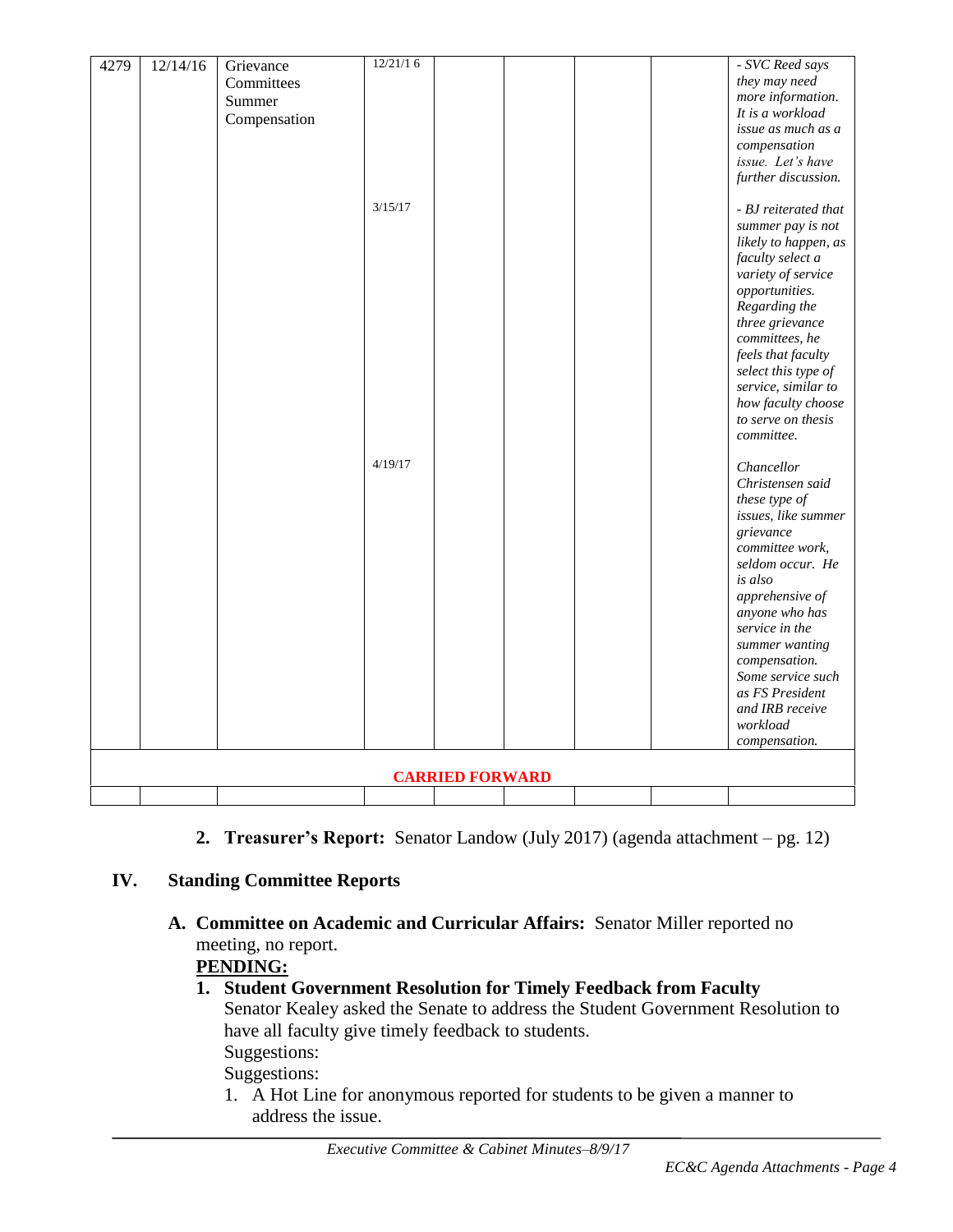- 2. This issue can be addressed in course evaluations.
- 3. This issue can be addressed internally through the review process.
- 4. Put guidelines on a website.
- 5. Faculty member's use of learning management systems and adherence to professional expectations.

Senator Elder stated that the Faculty Senate owes Student Government a response and attention to the SG Resolution.

*(Sent to A&CA 4/12/17) (AC&A report 4/26/17 for to discuss)*

- **2. Need for Students to get Timely Feedback:** Committee members ended the **4/26/17 meeting** with a discussion of the need for students to get timely feedback from faculty members. This discussion expanded to also include faculty member's use of learning management systems and adherence to professional expectations. The discussion will be continued at the next committee meeting. It will be included in Pending for the next EC&C meeting**.**
- **B. Committee on Educational Resources & Services:** Senator Robins Adidam reported no meeting, no report.

# **PENDING:**

- **1. Canvas and UNIZEN dashboard availability.** *The EC&C, on 6/7/17, sent this to the Educational Resources & Services Committee.*
- **C. Committee on Faculty Personnel & Welfare:** Senator Elder reported no meeting, no report.

# **PENDING:**

**\*** Follow up on status of H1B Visas audit. VC Smith-Howell said she would check on it at the 5/17/17 EC&A meeting.

**D. Committee on Goals and Directions:** Senator Arbelaez reported no meeting, no report.

# **Pending:**

- **1.** *Facilities Planning and Faculty Representation (Sent to G&D 2/10/16)* As important and continuous decisions are made regarding facilities planning on campus, we would like to see more faculty involvement in these plans, and be allowed frequent opportunities to engage in discussion with administration about facilities planning. The one committee the Faculty Senate is aware of is the University Committee on Facilities Planning, which typically meets once a year. The University Committee on Technology Resources, Services & Planning meets more frequently, but its primary focus is on the technology needs of the campus. In a previous meeting Goals & Directions met with Deb Smith-Howell to address administrative communication and questions about the University's Strategic Plan and the Faculty Senate's part in that process. We discussed the possibility of a more regular liaison with Dr. Smith-Howell with a representative from the F.S. Goals and Directions Committee that could increase the level of communication and information in this area**.**
- **2.** *Unit Based Recruiting*: *(Sent to G&D 8/17/16)* This item has focused on how individual departments may contribute to the recruitment and retention of students in better pursuit of the University's enrollment goals. Goals and Directions temporarily tabled this item and it will remain on our *Pending* list.
- **3.** The UNO Admin responded to Resolution 4285, 5/10/2017: **Deferred Action for Childhood Arrivals (DACA)** with plans to draft guidelines for faculty. EC&A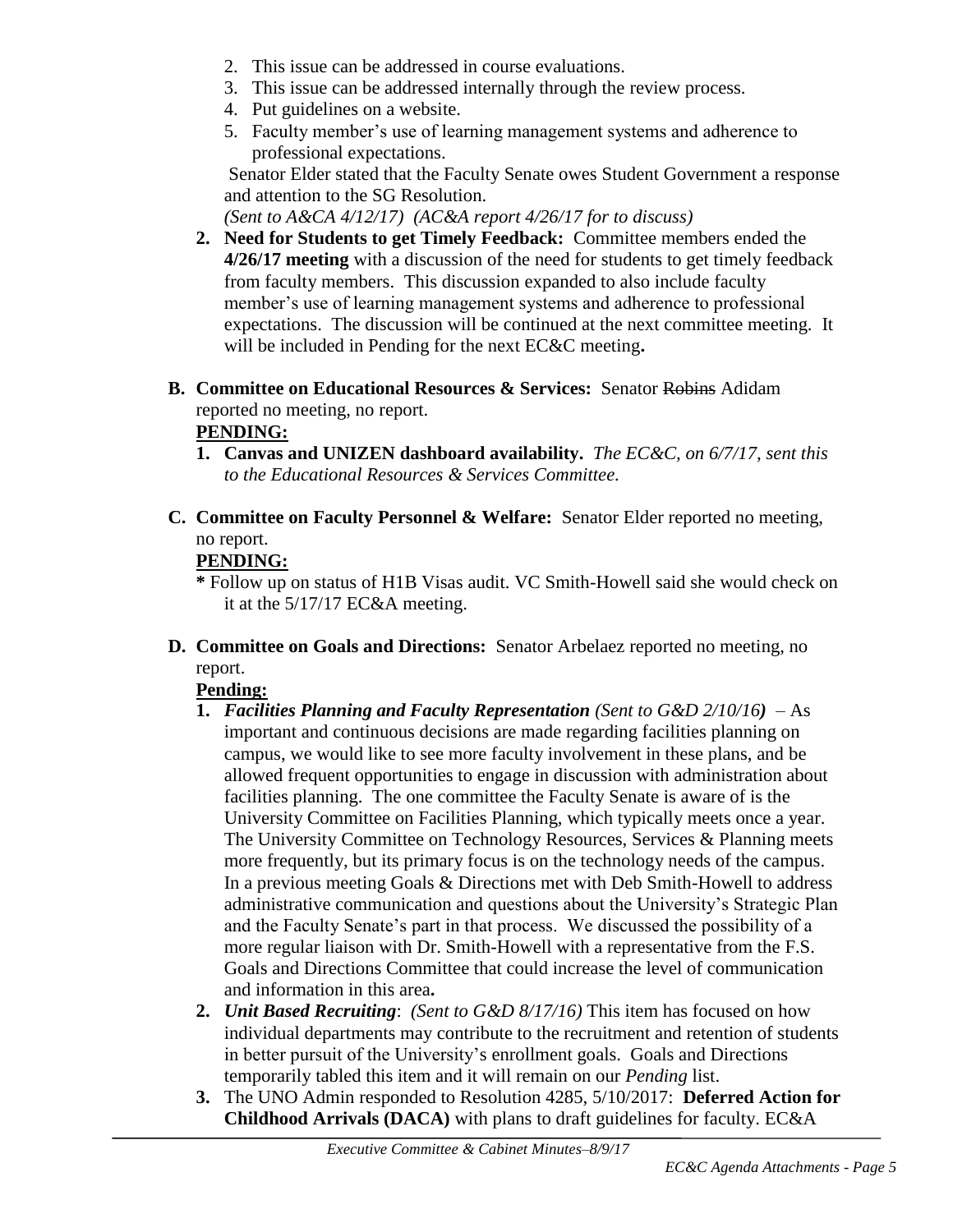would appreciate members of the FacSen committee (e.g. Dan Hawkins et al) staying closely in touch with Student Affairs (Dan Shipp, Jonathan Benjamin-Alvarado) and the CFE to review and collaborate**.** *(Sent to G&D to keep in touch 6/7/17)***.**

#### **4. Soliciting Faculty Insights on UNO's Leadership Transition.** *(The EC&C, on 6/7/17, sent this to the Goals & Directions Committee.)*

#### **5. Mav Creed**

*The following was submitted to the UNO Faculty Senate. Attached below it is the resolution from Student Government, a note that the Staff Advisory Council will also pass a favorable resolution, and the Mav Values Document. The UNO EC&C, on 6/7/2017, forwarded this item to the Goals & Directions Committee for discussion at the August 16, 2017, Retreat.*

On Mar 31, 2017, at 8:32 AM, Philip Covington [<pcovington@unomaha.edu>](mailto:pcovington@unomaha.edu) wrote:

*Faculty Senate, Staff Advisory Council, and Student Government:*

*Over the course of about 18 months, a university task force took on the task of creating a document that captures the essence of what it means to be a UNO Maverick. The task force included members appointed by Faculty Senate, Staff Advisory Council, and Student Government. Data was gathered from nearly 900 members of the university community, with special attention given to garnering feedback from individuals in under-represented groups.*

*Six primary themes emerged from the analysis of the data and the task force worked to briefly define each, intentionally weaving in language from the raw data. Those six statements form the core of the Maverick values document. These community standards serve as a foundation for mutual expectations of engaging one another within this university community and with our partners beyond.*

*It is our pleasure to forward the document to you and ask for your formal support of its tenets before we advance it to the Chancellor's Cabinet for final approval.*

*Respectfully Submitted,*

*Dr. Dan Shipp, Vice Chancellor for Student Affairs & Enrollment Management and*

*Dr. Phil Covington, Senior Director of Student Life and Chair of the Defining the Maverick Experience Task Force*

#### **Student Government Resolution:**

**WHEREAS,** the University of Nebraska at Omaha (UNO) is committed to creating distinctive values that all faculty, staff, administration, and students should follow, and;

**WHEREAS,** beginning in 2015, a taskforce of people from all areas of campus conducted and analyzed survey data, brainstormed ideas, and created a finalized document featuring the values that all UNO members should engage in and expect from others, and;

**WHEREAS,** two surveys were utilized to determine initial ideas for why students came to UNO, what they like about UNO, and whether they are proud to be a Maverick, and;

**WHEREAS,** there was data collected from close to 900 members of the UNO community, and there was a primary focus on reaching underrepresented individuals, and;

**WHEREAS,** after analyzing the data, the taskforce realized that the UNO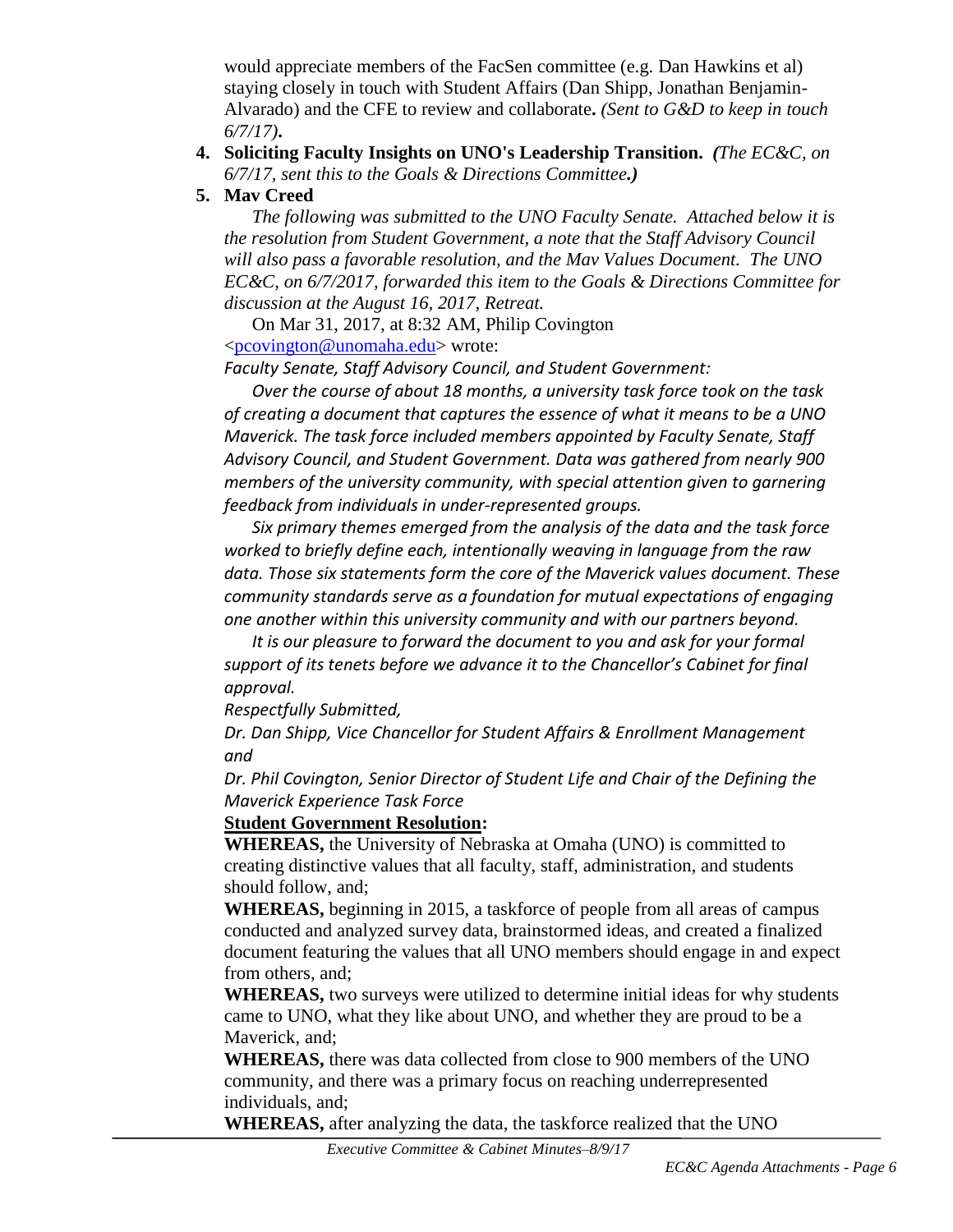community was lacking a creed to clearly define what it meant to be a Maverick and the Maverick experience, and;

**WHEREAS,** through extensive work, the taskforce, with assistance by University Communications and Dr. Dan Shipp, created a Maverick Value document listing the specific values as well as a statement noting that these values must be integrated in order to have an impact.

**THEREFORE BE IT RESOLVED**, that Student Government of the University of Nebraska at Omaha (SG-UNO) supports the Maverick Value document that better defines what it means to be a Maverick and its integration into the University system and communities beyond.

### **- - - - - - - - - - - - - - - -**

**Staff Advisory Council:** On April 11, 2017, Staff Advisory Council voted unanimously to pass a resolution in support of the document spelling out what it means to be a UNO Maverick.

#### **- - - - - - - - - - - - - - - -**

Below is the Mav Values Document:

*We the students, faculty and staff of the University of Nebraska Omaha (UNO) hold the following community values to be the foundation of our identity as Mavericks.*

*As Mavericks, we commit daily to advance and support our community values:*

#### *Authenticity*

*We stay true to our authentic selves and respect the unique and shared histories of the other members of our community.*

#### *Integrity*

*We strive to make sure our words are consistently reflected in our actions and treatment of others.*

#### *Inclusion*

*We are committed to cultivating a campus climate that welcomes and supports people of all cultures, beliefs, identities, and backgrounds.*

### *Service*

*We engage in service with others to improve the lives of individuals throughout the Omaha metro area, state and beyond.* 

### *Resilience*

*We rise above difficult challenges through hard work and courageous determination.* 

### *Achievement*

*We accomplish our individual and shared goals by reaching high personal and professional levels of excellence.*

*We realize that these values are only words until we integrate them into our individual and shared actions. We commit to advancing these values as Mavericks at UNO, in the greater Omaha community, and beyond.*

### **6. Parking Changes and Parking for Adjunct (Part Time and Temporary) Faculty:**

Link for reference: [https://www.unomaha.edu/news/2017/04/parking-changes](https://www.unomaha.edu/news/2017/04/parking-changes-coming-to-campus.php)[coming-to-campus.php](https://www.unomaha.edu/news/2017/04/parking-changes-coming-to-campus.php)

*Part-time permit options.*

- *Night Only Surface Permit – after 2:30 P.M.*
- *Lot T \$5 Entry - Weeks 2-16 of Fall/Spring Semesters (all-day)*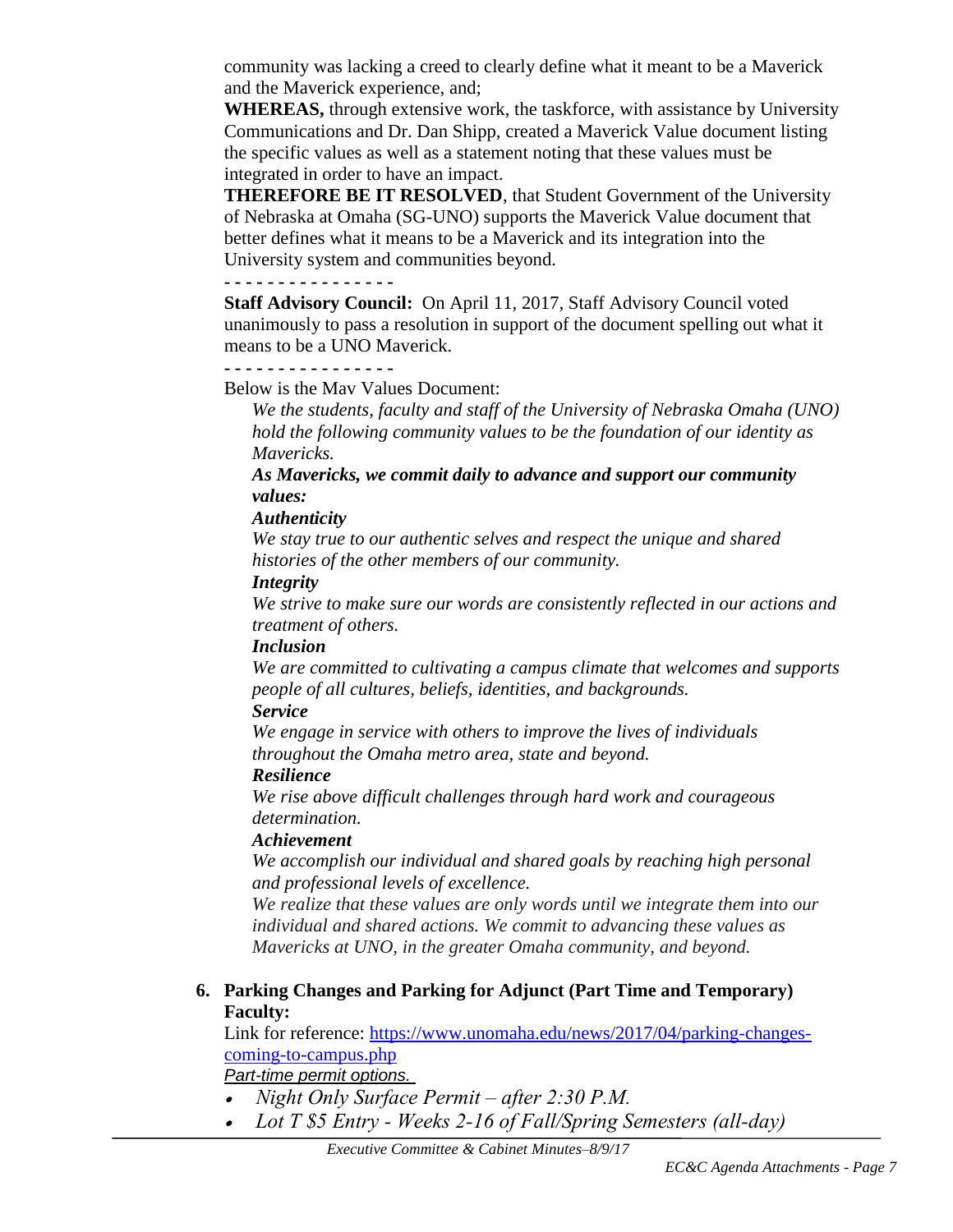- *Daily/Hourly Permit Options \$1-4*
- *Reduced fee West or Pacific Street Garage Permit - \$200 Annually*
- *\$3 after 12:30 P.M. in the East Garage Lots U and T only.*
- *Lot 26 (no permit required with free limited shuttle service)*

# **E. Professional Development:** Senator Adams reported no meeting, no report. **PENDING:**

- **1. Faculty Professional Development Leave policies/procedures:** Given a growing number of questions and concerns about this issue, our committee will be gathering information (policies/procedures) at all levels (regents, university, colleges, departments) and comparing those documents in order to explore questions, including**:** 
	- **a.** Can faculty get a full year of leave if waiting until 12 years of service instead of at 6 years?
	- **b.** What are the earning restrictions while on leave (sabbatical)?
	- **c.** What documents govern how leave is prioritized/awarded?
	- **d.** What are the criteria for leave across colleges/departments? How consistent are these?

**e.** Who all reviews and/or weighs in on these decisions?

What language does the AAUP contract have regarding leave/sabbatical?

## **F. Committee on Rules:** Senator Nash reported no meeting, no report. **PENDING:**

**1.** The Committee continues to review which Campus & University committees require participants who also serve on the Faculty Senate, and which committees might be served by representatives from the faculty at large**.** 

# **V. Other Faculty Senate Committees**

**A. Faculty Senate Budget Advisory Committee Report**: Prof. Johnson/Hall, Maher, O'Hara (No meeting, no report.)

# **VI. Ad hoc Committees**

## **A. Ad hoc UNO-UNMC Faculty-to-Faculty Communication and Collaboration Committee**

President Grams reported that she had six UNO faculty to recommend for this Ad hoc Committee:

- Timi Barone, A&S & Faculty Senator
- Connie Schafer, ED & Faculty Senator
- Craig Maher, CPACS & Faculty Senator
- Dhundy Bastola, IS&T
- Destiny Sewell, CBA
- Suzanne Sollars, A&S & Faculty Senate Past-President.
- Adam Tyma, CFAM

# **VII. Unfinished Business**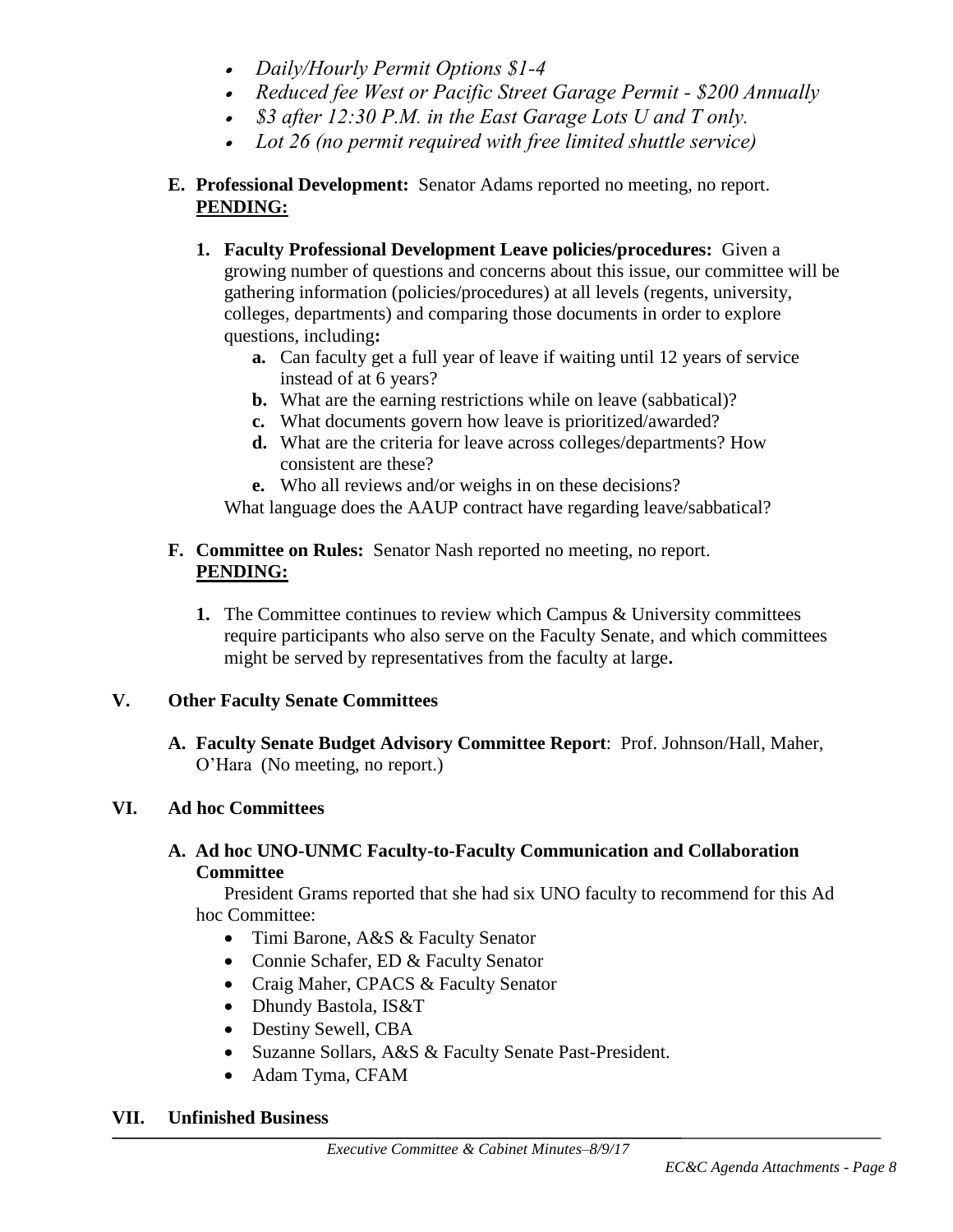- **A. Retreat Planning** was finalized.
	- **Speakers:**
	- **1. AVC Jonathan Benjamin-Alvarado** (before lunch, invited to join us for lunch)
		- Comprehensive analysis of inclusion and equity here at UNO. Part of the process was a contracting external consultants to assess faculty, staff and student responses to focus groups on diversity, inclusion and equity. (15 min presentation, plus Q&A)
	- **2. Interim UNO Chancellor Gold** (Q&A)
	- **3. Timeline/Schedule** (handout)
	- **4. Catering from HyVee**
		- Continental Breakfast (plus large fruit tray & 24 yogurt)
		- Cold Buffet Lunch/Make your own Sandwiches, plus salads & fixings (Spring) Salad, Broccoli Supreme, four Bean Salad, large Veggie tray, Chips, Cookies & Brownies
		- Snack: Dessert Bars
		- Beverages(refreshed all day): Coffee (Reg. & Decaf..), Water, Soda, Ice Tea

# **PENDING**

- **A.** Grading Policy Change for "F" "FW" Grades (Policy draft 11/02/15 by Financial Support and Scholarships Office, updated 11/15/15.) (Another issue to note is verification of attendance.) (Fall 2016 w/ Senator Grams and Executive Committee) (On 3/1/17, the EC&C had these questions and asked that they be put on the EC&A agenda:
	- 1. Are Faculty, both full time and adjunct, responsible for records retention? *On 6/7/17 President Grams stated that she will be checking with Bret Blackman regarding data security.*
- **B.** Participation in UNO Faculty Senate *(Fall 2016 to EC&C Pending)* Need to encourage and strengthen participation on UNO Faculty Senate.
	- 1. One possibility might be to change the FS Constitution
	- 2. Discussions with Colleges
	- 3. Go to Chairperson mentor(s)?
	- 4. Go to Board of Chairs

*How to Encourage Faculty to Serve on the Faculty Senate*: Informal data collection by the committee of approximately 40 UNO faculty members has generally revealed that *Service* of this nature tends to be acknowledged with little payoff compared to the perceived time commitment associated with governance. There is also a great deal of misinformation about the time obligations; nevertheless, most of the faculty we talked to showed little interest in this service even after we answered questions. The Goals and Directions Committee is now discussing ways to help the departments incentivize Faculty Senate and other University service opportunities by increasing by better recognizing the value of this service in ways such as higher Merit rankings on Annual Review, etc**.** *(The EC&C asked, on 6/7/17, that this be discussed at the 8/16/17 FS Retreat.)*

**C. Telecommunications** *At the 6/7/17 EC&C meeting President Grams said she will consult with Bret Blackman concerning the recent reorganization in Telecommunication.*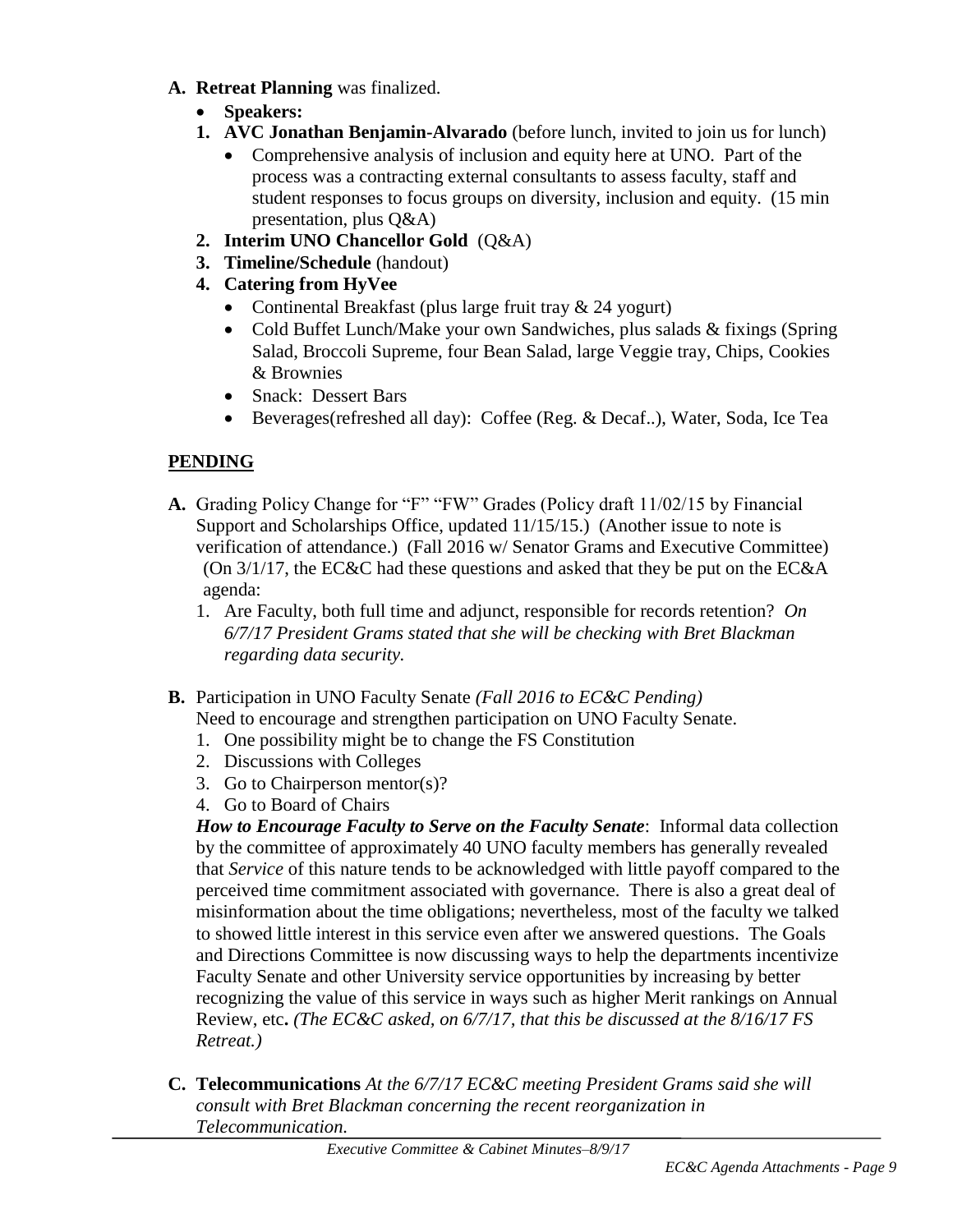| STANDARD MEETING PATTERNS - FALL/SPRING |              |             |         |              |             |  |  |
|-----------------------------------------|--------------|-------------|---------|--------------|-------------|--|--|
|                                         | <i>DODGE</i> | PACIFIC     |         | <i>DODGE</i> | PACIFIC     |  |  |
| 50 Minutes, 3 Days/Week                 |              |             |         |              |             |  |  |
| MWF                                     | 7:00-7:50    | 7:30-8:20   | MWF     | 12:00-12:50  | 12:30-1:20  |  |  |
| MWF                                     | 8:00-8:50    | 8:30-9:20   | MWF     | 1:00-1:50    | 1:30-2:20   |  |  |
| MWF                                     | $9:00-9:50$  | 9:30-10:20  | MWF     | 2:00-2:50    | 2:30-3:20   |  |  |
| MWF                                     | 10:00-10:50  | 10:30-11:20 | MWF     | 3:00-3:50    | 3:30-4:20   |  |  |
| MWF                                     | 11:00-11:50  | 11:30-12:20 | MWF     | 4:00-4:50    | 4:30-5:20   |  |  |
| 75 Minutes, 2 Days/Week                 |              |             |         |              |             |  |  |
| MW/TR                                   | 7:00-8:15    | 7:30-8:45   | MW/TR   | 1:00-2:15    | 1:30-2:45   |  |  |
| MW/TR                                   | 8:30-9:45    | 9:00-10:15  | MW/TR   | 2:30-3:45    | $3:00-4:15$ |  |  |
| MW/TR                                   | 10:00-11:15  | 10:30-11:45 | MW/TR   | 4:00-5:15    | 4:30-5:45   |  |  |
| MW/TR                                   | 11:30-12:45  | 12:00-1:15  | MW/TR   | 5:30-6:45    | 6:00-7:15   |  |  |
| 2 Hours 40 Minutes, 1 Evening/Week      |              |             |         |              |             |  |  |
| M/T/W/R                                 | 4:30-7:05    |             | M/T/W/R |              | 6:00-8:40   |  |  |
| M/T/W/R                                 | 5:00-7:40    |             | M/T/W/R |              | 6:30-9:10   |  |  |
| M/T/W/R                                 | 5:30-8:10    |             | M/T/W/R |              | 7:15-9:50   |  |  |

## **D. Change Start Time of UNO Faculty Senate Meetings?**

*On 6/7/17 the EC&C suggested this be discussed at the 8/16/17 FS Retreat.*

# **VIII. New Business**

- **A. Faculty Senator for Digital Communications Committee** (Senator Grams) We need a faculty senator volunteer with interest in being on the Digital Communications team. The question will be asked at next week's Retreat.
- **B. Mileage Rate Reduction** to \$.25 per mile.

*The EC&C asked that this be put on the next (September) EC&A agenda. President Grams will write to the submitting faculty member, Dale Eesley. Some questions were: Is anyone sure this is cost effective? What are the disadvantages?*

**C. 2017-2019 NU Budget and Budget Response Team Recommendations** (see <https://nebraska.edu/president/budget-info-2017-19.html> and <https://nebraska.edu/brt/implementation-areas> **.)** 

*The EC&C wanted these links sent to the entire Faculty Senate so each senator can be ready to ask questions of Chancellor Gold at the Retreat next week.* 

- **D. A Total Eclipse** will pass across the USA on August 21, 2017. A swath of Nebraska, just south of Omaha is in the path of totality. It was announced that UNO will be open for the first day of Fall 2017 classes and faculty can decide whether to have class or not. This does not have to be on next week's full Senate agenda.
- **E. Student Government request for Emergency Preparedness Communications**  The Student Government passed a resolution asking that faculty include the following statement on Emergency Preparedness in their syllabi. Grams sent a response letter suggesting alternative means of communicating emergency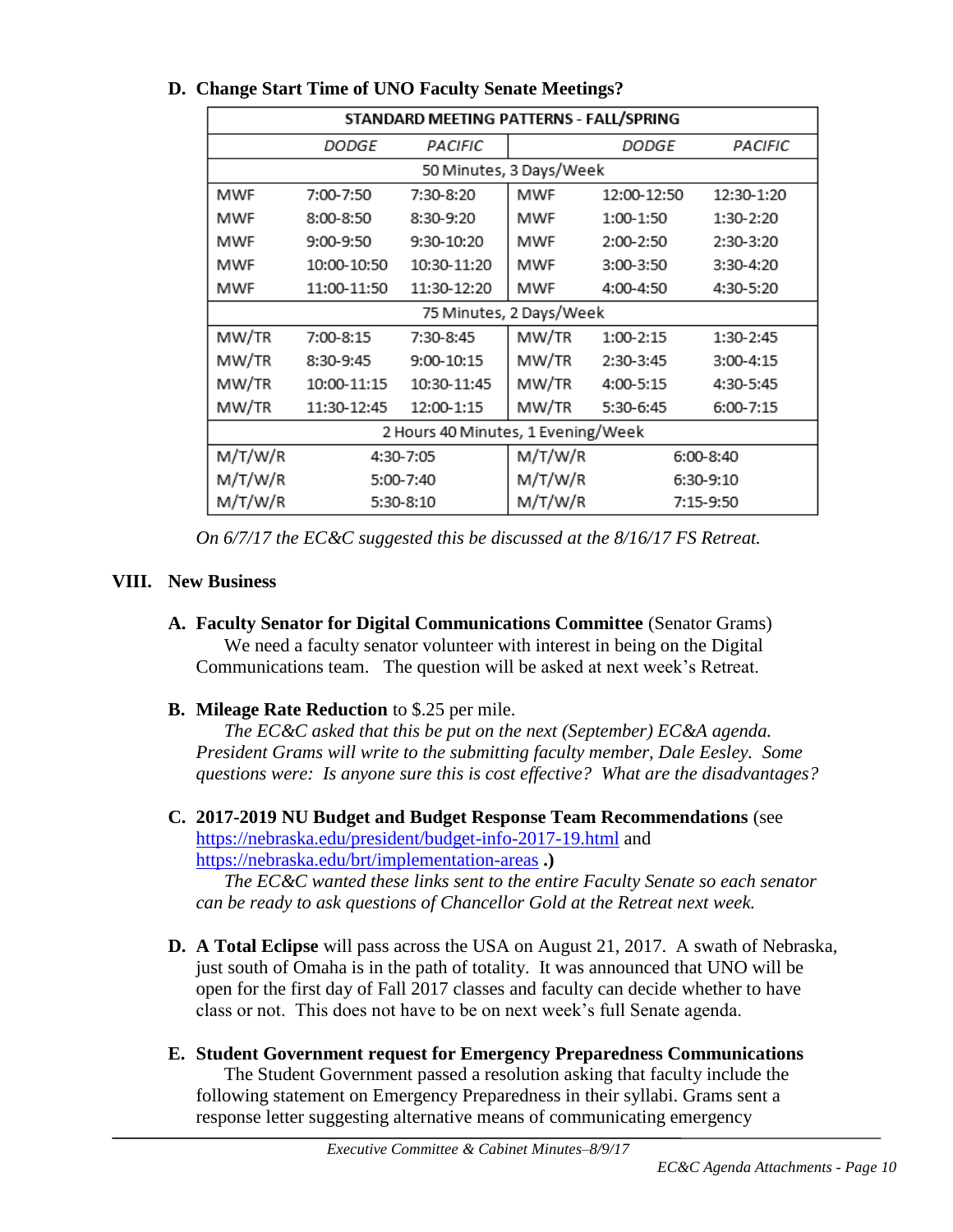preparedness information to faculty and inviting them to share it with students. Grams now seeks additional faculty suggestions concerning how that might be best accomplished.

#### EMERGENCY PROCEDURES

The University of Nebraska Omaha (UNO) is committed to protecting the welfare of its community members as well as its intellectual property and facilities. The emergency response plan (ERP) has been developed to minimize the impact of emergencies and maximize the effectiveness of the campus community's response to those incidents. *Please reference the Building Emergency Response Protocols for Syllabus attachments on the following pages*. It is important that you follow these instructions and stay with your instructor during an evacuation or sheltering emergency.

<https://www.unomaha.edu/emergency/index.php>

Sign Up for Emergency Text & Email Alerts UNO uses text message capabilities to reach a broader area than other methods permit. You can also elect to receive an email of the emergency message. This service is free to the UNO community. All students, faculty and staff are encouraged to sign up. <https://ebruno.unomaha.edu/ans/login.php>

*The EC&C gave this issue to the ER&S Committee and asked that the chairperson or representative from that committee meet with someone from Student Government regarding this issue, reiterating that the Faculty Senate is not going to tell any faculty member what to put in their syllabus.*

## **F. Canvas Usage/Adoption**

Communication from Jaci Lindburg:

Due to compliance and budgetary issues, Panopto is transitioning to ilos in August 2017. A small group of UNO faculty piloted ilos in summer 2017 and found it to be very similar to Panopto in terms of creating, storing, and hosting video to use both in and out of Blackboard/Canvas, but ilos also provides an absolutely critical upgrade - 99% accurate captioning made available right within the system. Rather than captioning involving a third-party provider and an additional cost (\$2/minute) to the university (as is the case with Panopto), our agreement with ilos will allow us to caption all video as part of our contracted agreement with the company. The process to caption video is smooth and will be applied to video in less than 24 hours. This component of the system is a critical piece to helping UNO avoid compliance/accessibility lawsuits and provide the best possible education for all our students by employing Universal Design for Learning best practices.

All existing Panopto users have been contacted individually about this transition, and College Deans/College Techs are also aware. Faculty/staff can begin using ilos through Blackboard or Canvas as soon as August 9. By August 11, copies of all existing Panopto videos will be available in ilos. This means that the only piece faculty will be left to do is update any Panopto video links in their Fall classes with the new ilos video link. If faculty would like assistance in reviewing their Fall class/updating video links, I encourage them to reach out to Kristin Bradley, UNO Instructional Design Technology Specialist, at [kristinbradley@unomaha.edu.](mailto:kristinbradley@unomaha.edu) As of August 18, faculty will not be able to create new video in Panopto. As always, the UNO Digital Learning team is available for training and support if faculty would like to see additional features or have a consultation about using this system.

As we continue to respond to budget restrictions and a heightened need to create accessible content in course materials, we are pleased to have integrated ilos video